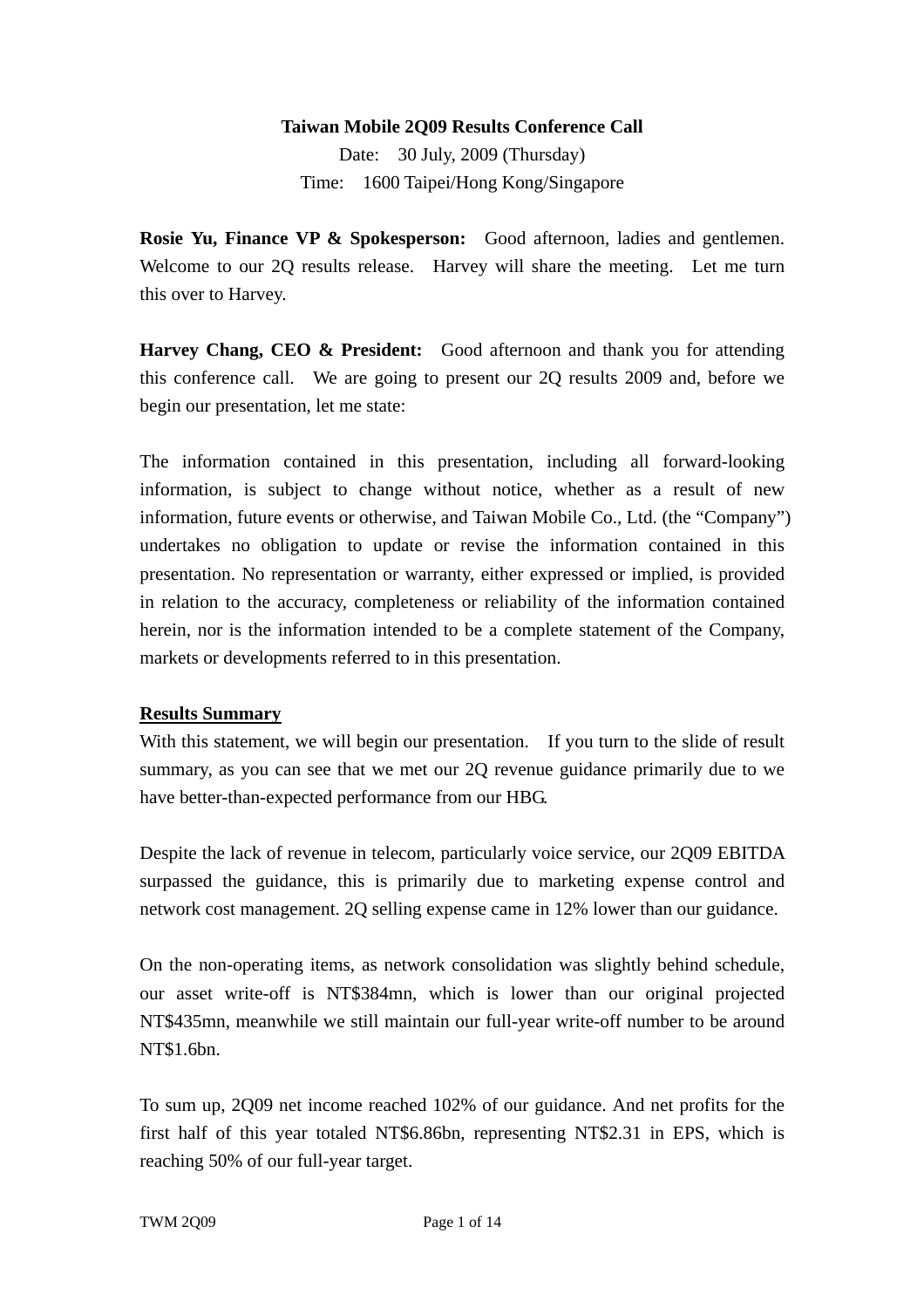#### **2Q Divisional Performance**

If you go to the next page, which gives you the performance of our three major business groups, the biggest continues to be our CBG.

CBG staged a sequential improvement in EBITDA margin in 2Q09 based on continuous expense control coupled with gradual revenue recovery.

EBG's EBITDA in 2Q09 was up YoY basis, which is up around 8%, this primarily due to savings from advertisement, customer service, and personnel expense.

HBG posted the highest YoY EBITDA growth, which is around 15%, amongst three business divisions. This is primarily due to very impressive growth from our cable broadband services, actually on YoY basis, cable broadband, in terms of subscribers, grew 40%. And our additional revenue from content aggregation business also helped to boost up our EBITDA.

#### **Wireless Peer Comparison**

The next page is a quick comparison with our peers primarily on the wireless communication side. You can see, our mobile subscriber number rose 2.7% YoY, coming largely from 114K data card subscriber additions.

In terms of mobile EBITDA, EBITDA margin and total subscriber number, widening the gap between TWM and our closest competitor as shown in this chart. As you can, in the 2Q our EBITDA margin reached 43.5% while our competitor falls to 39%.

#### **VAS and 3G**

The next page talks about non-voice services as far as 3G. Our VAS revenue growth was 26% in 2Q, this is the most pronounced among the three major operators. This was mainly aided by 69% revenue increase in mobile internet. In 2Q, revenue from data card users went up to 16% of total data revenue, vs. 3% a year ago.

Our 3G post-paid subscriber number in 2Q09 exceeded 2.7m, up 66%YoY, and making up 49% of total subscriber base. And our 3G data revenue was up 1.2 times from a year ago.

And also you look at our 3G devices adoption now, 41% are adopting 3G devices, this is up 2x on YoY basis. These are fairly satisfactory results.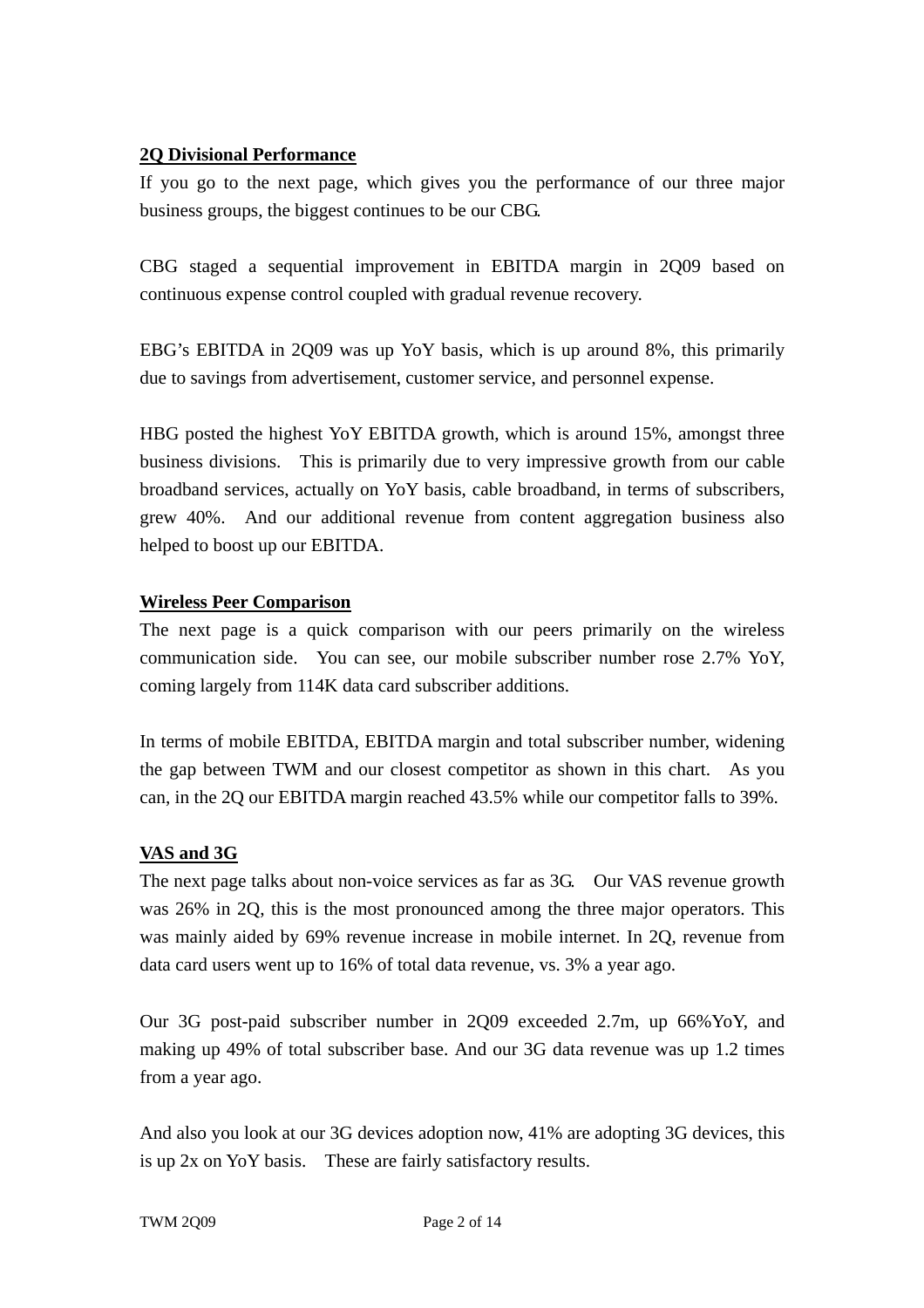And now, with a quick summary of business performances, I will turn the mic to Rosie to talk about our financials.

### **Balance Sheet Analysis**

**Rosie:** The 2Q09 cash level rose sequentially from the previous quarter on the back of stable operating cash inflows if you look at our balance sheet analysis.

Net PP&E balance at the end of 2Q09 was down sequentially. The 2G's net book value was reduced to NT\$19.02bn as of the end of 2Q09.

On the liability side, gross debt reduced to NT\$15.5bn from NT\$16bn a quarter ago, because we paid down NT\$0.5bn of short-term borrowings. Other current liabilities increased QoQ in 2Q, largely from NT\$14bn cash dividend payable which was paid on July 24.

We had NT\$12.37bn capital surplus and NT\$13.94bn legal reserve on our balance sheet, which could be the source of cash dividend for the future if Taiwan's legislation passes the revision of the Company Act. Additionally, we had NT\$2.27bn un-appropriated earnings and NT\$3.35bn special reserve, which had been used partially to top up our cash dividend received in July this year.

# **Cash Flow Analysis**

If you look at our cash flow analysis on the next page, our main operating cash flow in the quarter was affected by the payment of corporate income tax, which was none event in 1Q09. Cash payment of corporate income tax in 1H was a result of taxable income of the previous year. Taxable income in 2008 is higher than that in 2007 because of the huge asset write-down in '07, this resulted in lower operating cash inflows in 2Q09.

On investing cash flow, it was mainly for capex.

In terms of financing activities, we repaid short-term borrowings of NT\$0.5bn in this quarter as previously mentioned. NT\$0.36bn cash inflows were from the sale of treasury shares to employees in 2Q09.

I will turn this over back to Harvey for 3Q forecast.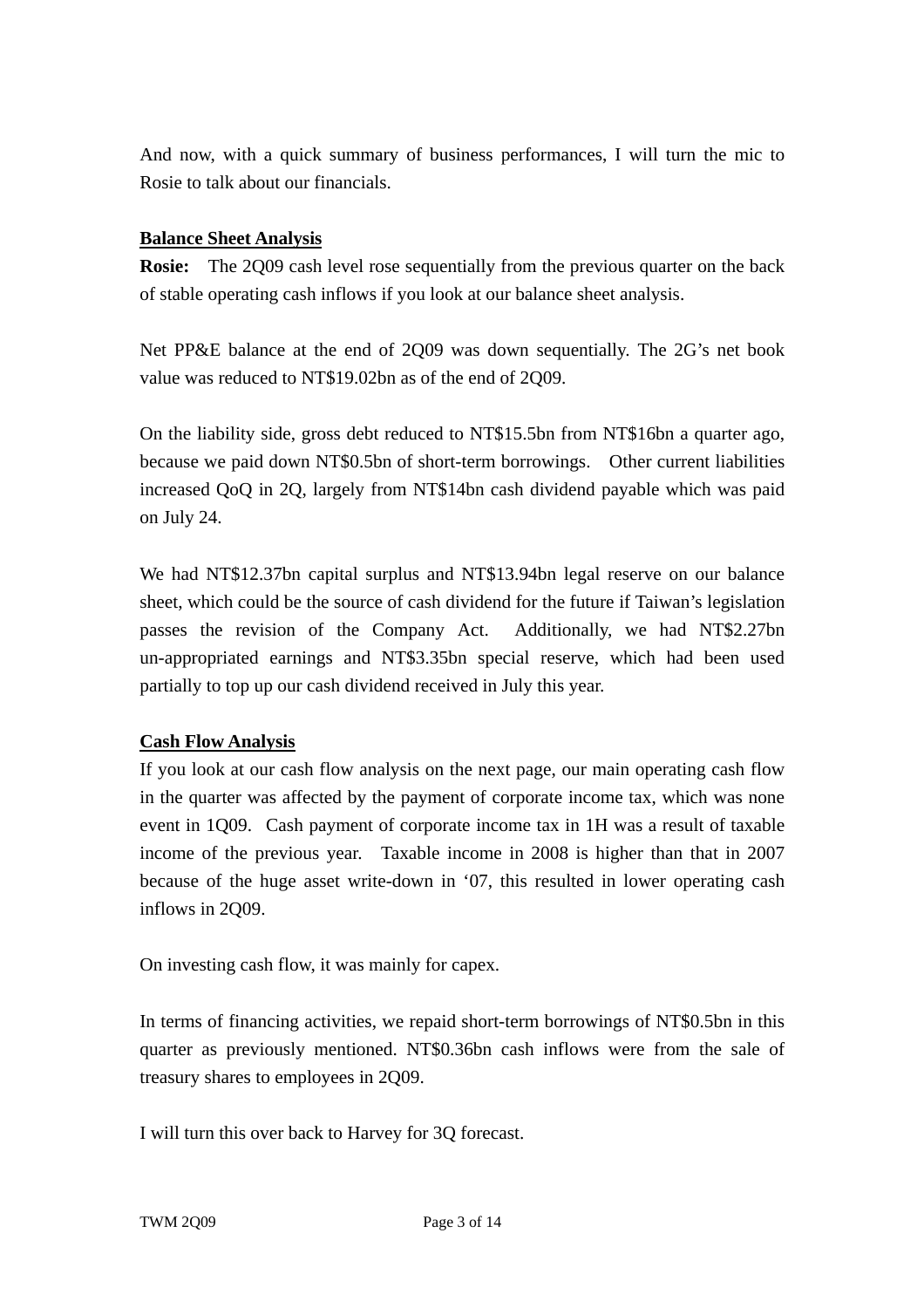#### **3Q09 Forecast**

**Harvey:** Let's look at our 3Q forecast number.Our mobile and cable related service revenue is expected to edge up sequential basis, containing YoY revenue drop in 3Q09.

Adding in content aggregation cost to 3Q guidance, our cash cost will trend up to reflect higher revenue and utility cost of base stations. That being said, cost will be down YoY due to network cost management.

On the expense front, we expect to sign up more new subscribers in 3Q, leading to a QoQ rise in selling expense. However, we will continue our SG&A expense control to achieve our 3Q EBITDA target.

Our main non-operating item in 3Q is expected to be NT\$387m in asset write-off.

#### **Event/ Regulatory update**

Next page just gives you an event update on the regulatory front and peer update.

The first one is the China Mobile – FET deal. So far, we have not seen any sign that the Taiwan's authority is going to approve it.

The second is on our fight with CHT on the IP peering price. CHT has finally agreed to lower the price of IP peering, which is retroactive from January 2009. That will help us manage our cost.

The cabinet has proposed a revision of Company Act, by lowering the structure of dividend distribution from capital surplus and legal reserve; this is subject to approval by our legislative body.

The Legislative Yuan passed the Income Tax Act to reduce corporate statutory tax rate from 25% to 20%, effective 2010.

And continue to next page on awards and recognitions. There is a survey done by *Business Next* Magazine here in Taiwan and *Business Week* in the US, they have done a survey called "Info Tech 100 Taiwan" and TWM was ranked #6 in this survey. We are certainly way ahead of our other telecom rivals.

From Reader's Digest, for the sixth year in a row, we received the "Gold Trusted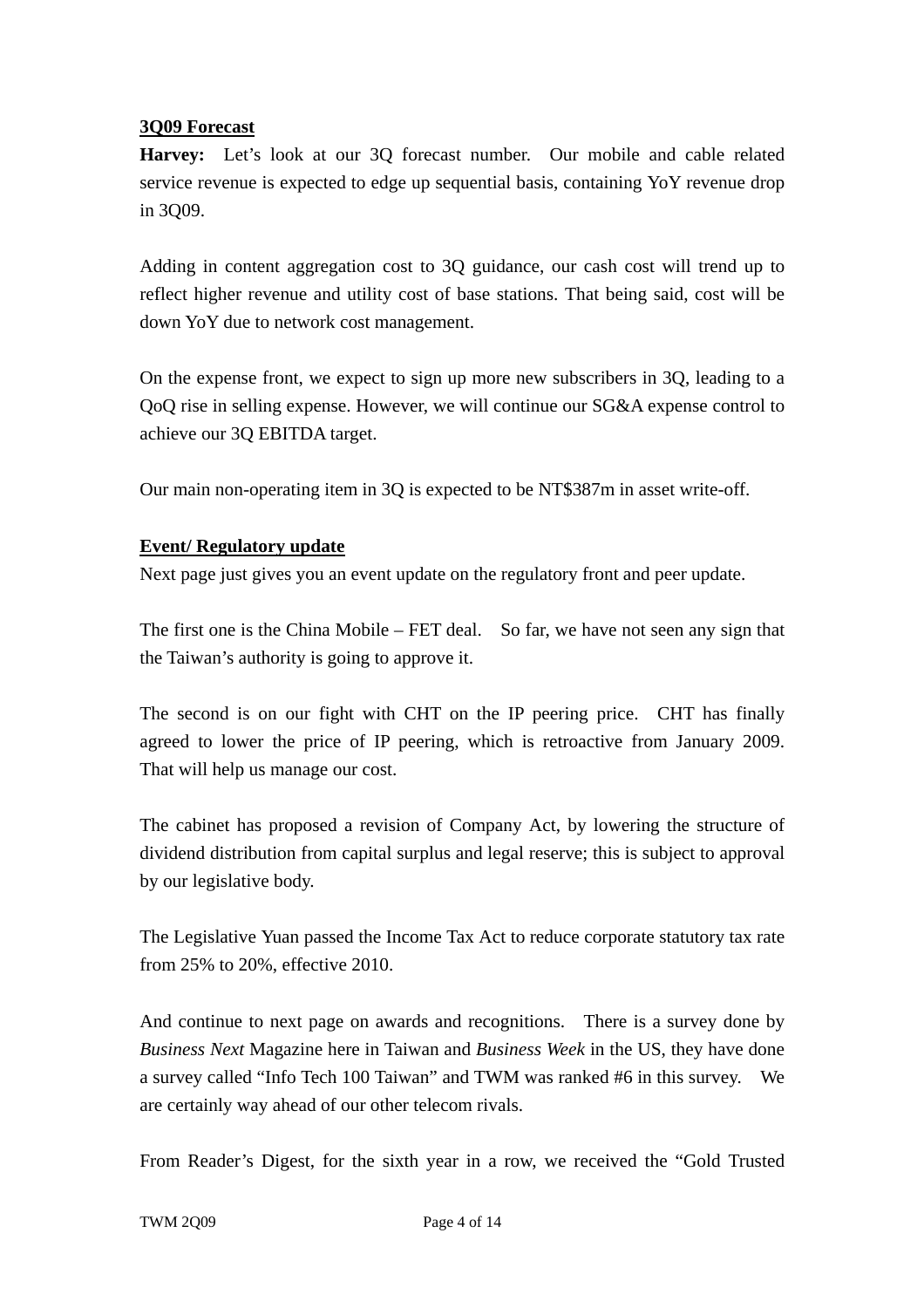Brand" award.

#### **Key Message**

Our key message for this quarter is, with on-going economic recovery, Taiwan Mobile's revenue is expected to be stable. Continuous growth in mobile value-added service, driven largely by data cards, and our expanding HBG business, particularly in cable broadband and content aggregation, together with discipline over spending is expected to help meet our 3Q guidance. We remain optimistic on this.

# **Q & A**

**Anand Ramachandan, Citicorp HK:** *First, CHT's 3Q guidance did come as a surprise to the market and it talked about much higher handset subsidies for the 3Q. Does that mean the market environment could worsen and any assumptions related to that reflected in the 3Q guidance of yours at all?*

*2nd question on the cabinet proposal to lower the threshold of dividend distribution, capital surplus and legal reserve, if that passes does that change the way you think about capital management? I ask simply b/c you already have enough buffer to pay on top of what is a solid ?, does that you have some incentive to pay out more? Does that really change anything for that one mobile because the buffer was already there?* 

*My 3rd question is on taxes, as taxes went from 25% to 20%, should we look at all the benefit change through to the PnL or there something else you should be aware of in terms of any deferred credits or liabilities?* 

**Harvey:** On the CHT 3Q guidance, we have quickly caught own attention that they have posted a much higher handset subsidy. I can certainly tell you we don't intend to follow them. For them, I think they have made a lot of commitments to vendors. I think there are certain pressures on CHT. And, as usual, really believe in market share, market power and they have to pay a price on that.

Secondly, on the dividend distribution, it is true that once the new law has been passed, we do have more buffers and it might change how we look at capital management if we have this buffer. But, right now we don't have any specific thoughts in terms of how we're going to do this. But it certainly gives us more flexibility in terms of cash dividend payout.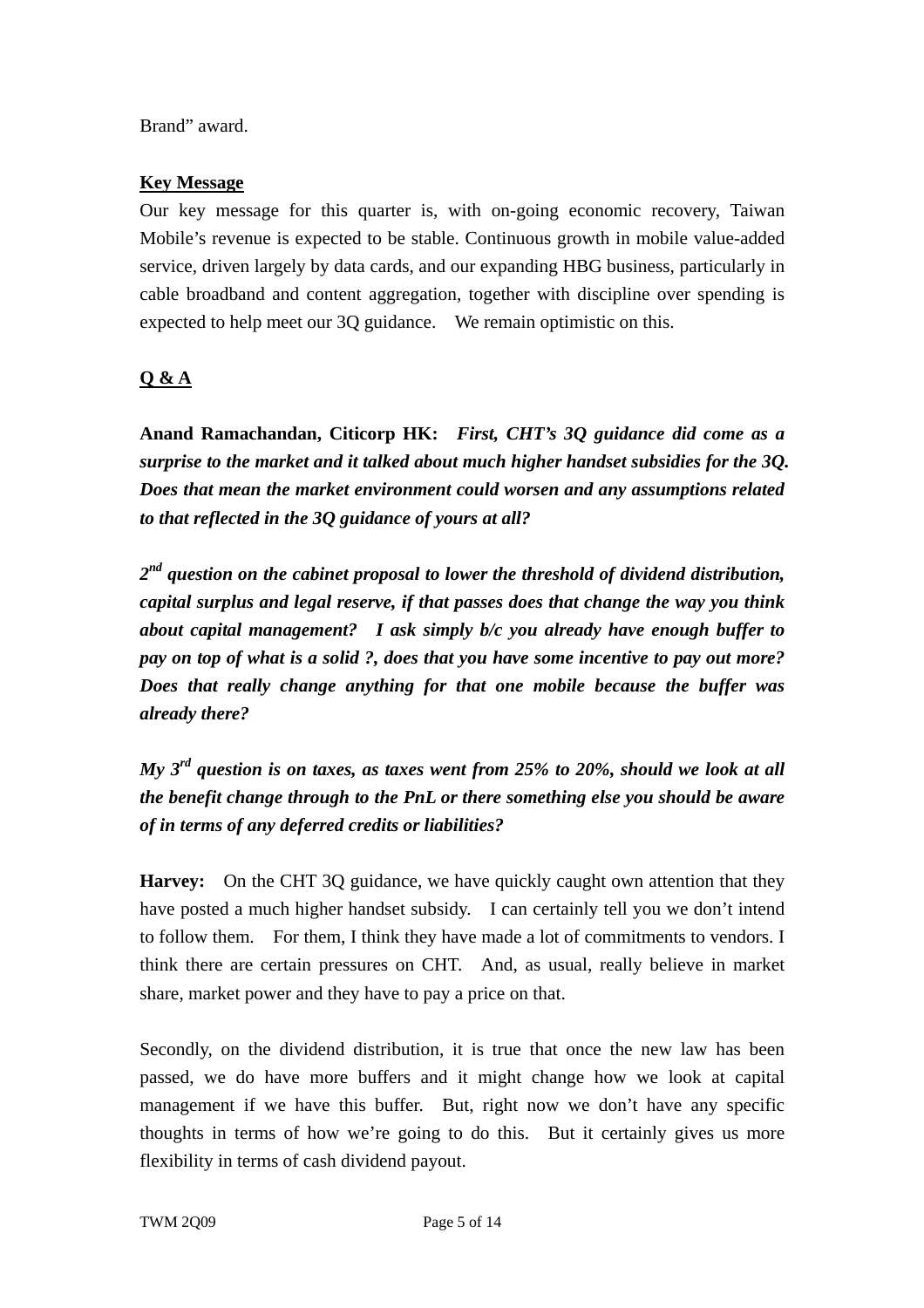Third one is on tax, so maybe Rosie can talk about that**.** 

**Rosie:** It will lower our cash expense from next year on; but, for this year there might be some impacts because of the lower rate upcoming starting next year, but the impact will be mitigated by some of our tax buffer which we have reserved already. So, the impact will be minimal.

**Harvey:** For this year.

**Rosie:** Yes, for this year.

**Harvey:** From next year on, then it's more positive.

**Anand:** *And, just to confirm, in your 3Q guidance, life is normal. It does not assume a more competitive market because CHT has something.*

**Harvey:** I think yes and no. Actually, we look at this handset market a little bit differently. We still felt there are clear segments in terms of customer preference for handset. CHT is primarily trying to shift more people from the middle tier to higher tier handset segment. That's why they are increasing subsidy. And this is not going to be easy.

**Tim Story, JP Morgan:** *I want to touch on the state of the cable industry in Taiwan, discussion in the past on possibly acquiring on more assets have definitely happened, but it's been very hard to see a deal. I'm just wondering given the environment that we're now in, which is hopefully a recovery environment, does that make it even more difficult for you to have expectations of being able to acquire further cable assets? Just what's your confidence to execute on a cable transaction?* 

*Secondly, if you are not able to acquire cable assets, what's your strategy in terms of the treasury shares? Is there anything differently that you would do if you felt there was no chance of doing an acquisition?* 

*More of an operational question, is it possible to get a breakdown of capex for this year in terms of where the money is being spent?*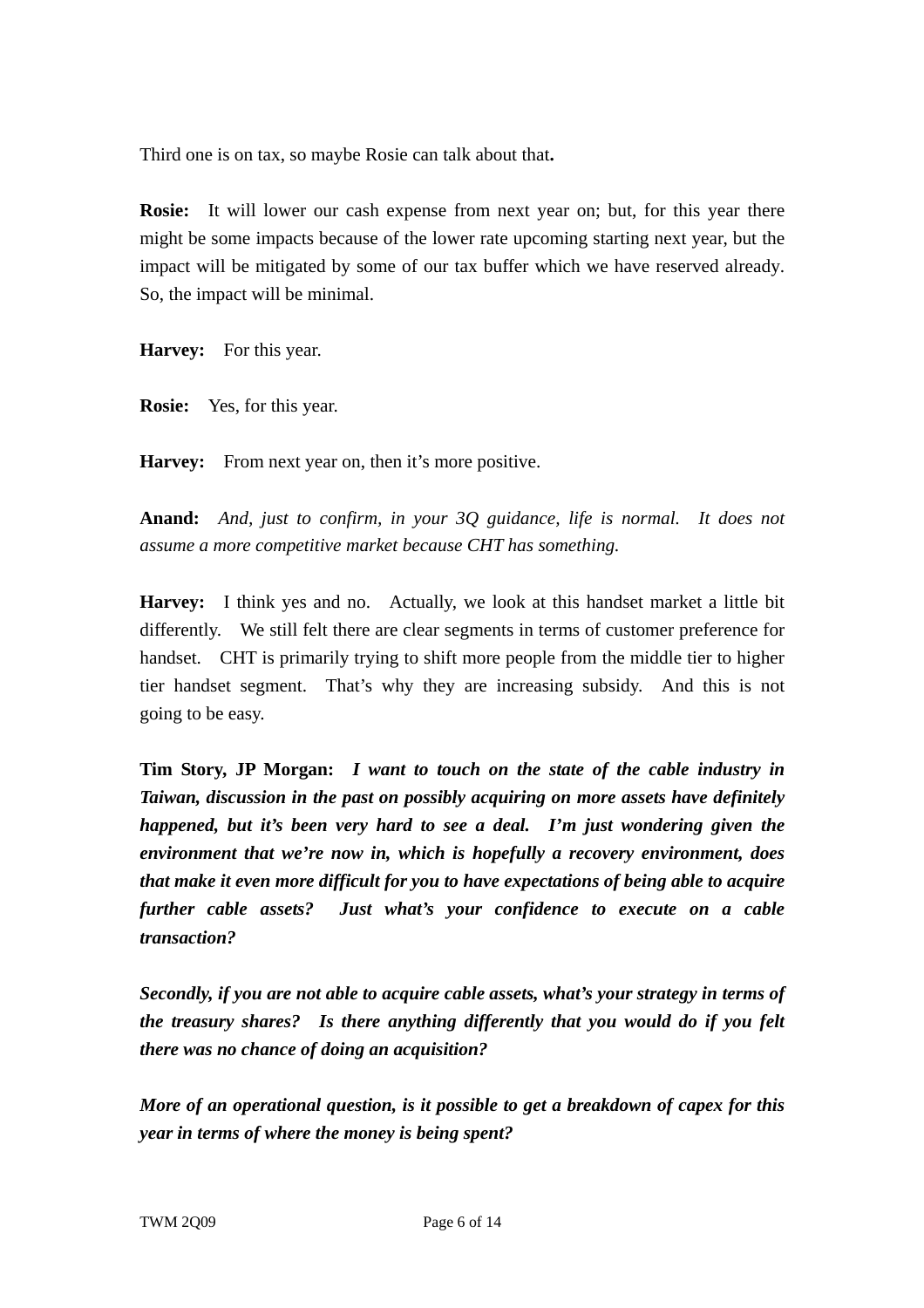**Harvey**: The economic recovery does change the outlook for cable industry revenue. But, we are still optimistic in terms of our ability to complete the transaction. We cannot tell you too much about it, but we are not at such a stage that we have to consider other alternatives for our treasury shares.

On the third one, Rosie can you please.

**Rosie**: I'll give you the breakdown of CAPEX. NT\$4.7bn will be earmarked on mobile business, NT\$1.2bn for enterprise business and NT\$ 0.6bn for cable business.

**Tim:** *If I go back to the 1st two questions to follow on, is there anything on the regulatory front, things like the market share cap, for example, that maybe revisited by the government and may make transactions more justifiable that you feel that's a very likely scenario over the next year or two in terms of regulatory changes that are at all out there?* 

*And, secondly, I'm curious on what your thoughts on FET's revenue diversification strategy, which seems to be buying into China-based VAS companies and albeit the relationship with China Mobile is there on the one hand, but that's not necessarily a requirement to do those types of investments and can you comment on TWM interest in doing something outside of Taiwan perhaps along the lines of FET or something completely different?* 

**Harvey:** Regulatory change will offer a more of a level playing field in terms of competition. I think, as far as we are concerned, we would love to see the change taking place, but we are not dependent on this change to happen for us to go ahead with our plans.

As far as FET is concerned, we try not to make comments on our competitors. We're not in the business of pleasing them, but we also don't try to be in the position of offending them.

**Tim:** *Do you want comment on the interest level you may have on making acquisitions outside of Taiwan?*

**Harvey:** We have actually looked at several markets in the past and did not find anything appealing. We still remain interested but would be selective in making investments outside Taiwan.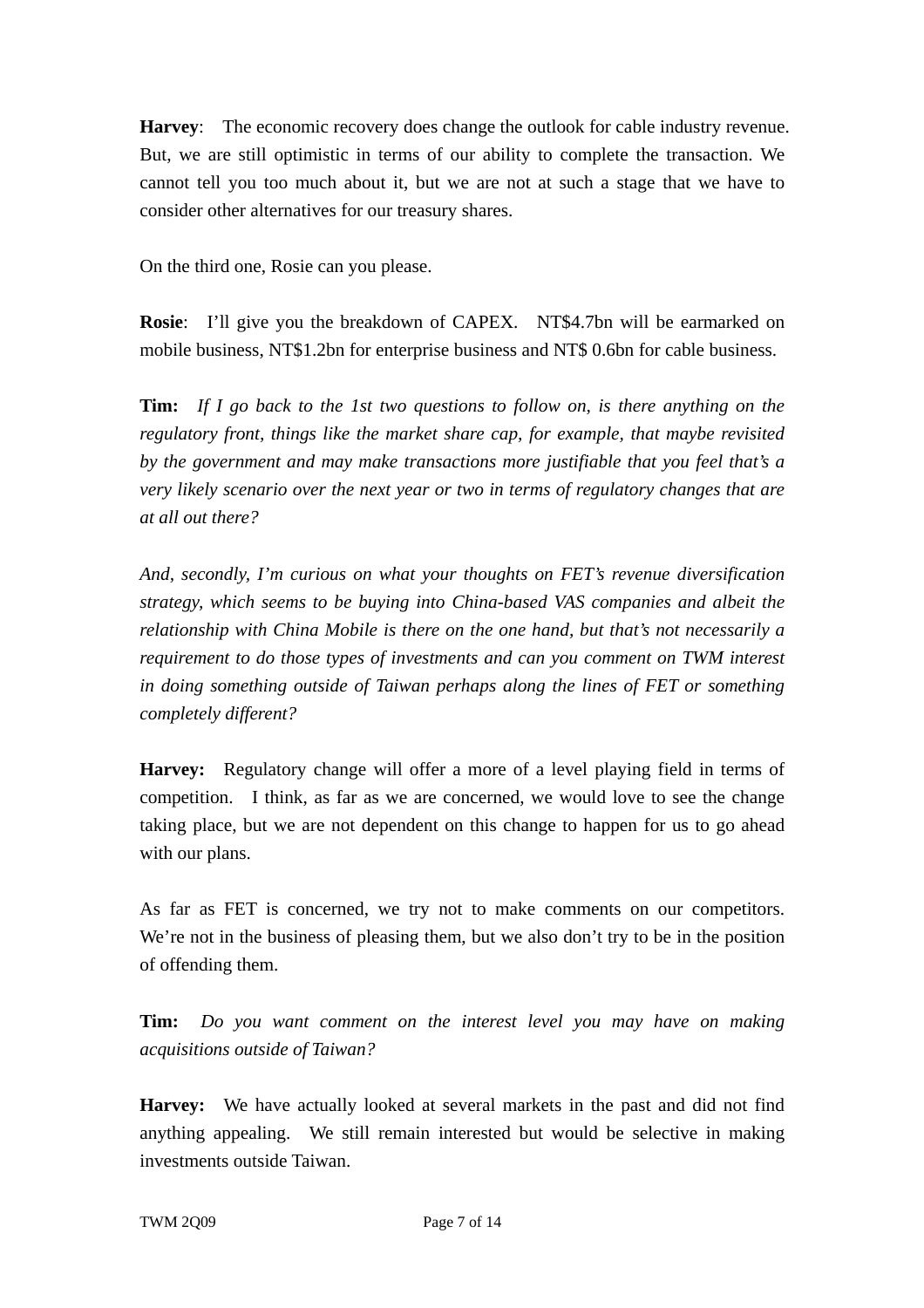**Tien Doe, GIC Singapore:** *Just one question regarding the IP peering rates, would you be able to tell us what the rates that CHT has agreed now vs. the old rates and what would the financial impact on TWM?*

**Harvey:** We had a NDA among us, that's one of the terms when they finally agreed to a more favorable rate. I'm afraid I can not give a specific number, but it's helpful. It will not make us rich, but is helpful in terms of maintaining our cost.

**Kathy Chen, Goldman Sachs:** *First, on the 3Q guidance, can you give some breakdown in terms of revenue among the 3 different segments and where we're seeing more improvement in terms of YoY or QoQ growth?* 

*Secondly, in terms of the recent StarTV agreement, could you talked more about your content aggregation strategy going forward? How should we expect the amount of content aggregation you do evolve over time?* 

# *Lastly, on the digital TV side, can you give an update on the rollout and, looking a few years out, when can we expect the revenue to become more meaningful?*

**Harvey:** Let me talk about StarTV, content aggregation as well as the digital TV. These are primarily our content business. We are quite happy that we have finally reached an agreement with people in HK to be agent for StarTV. As far as overall content aggregation strategy is concerned, we in the past were not a significant player in the content aggregation business. But starting this year, we decided to shift gears and we are going to be more active and want to be a significant player in the content aggregation business, so StarTV is the first step that we are able successfully to conclude. We will strive to win more content aggregation agency from other content players. So, that will give us a more competitive position in terms of these cable TV services. On the digital TV, we launched a service on July 1 in two of our service areas. We will launch (in) the other three in September. The  $1<sup>st</sup>$  month of July, I would say "so far, so good". We see some favorable response from our cable TV subscribers. It will take awhile to build the momentum up.

**Rosie:** On the revenue guidance for the 3Q, we expect to see the growth coming from wireless broadband and cable primarily. The mobile revenue is expected to go up by 1% q/q while VAS by 28% y/y. So, these are our expectations.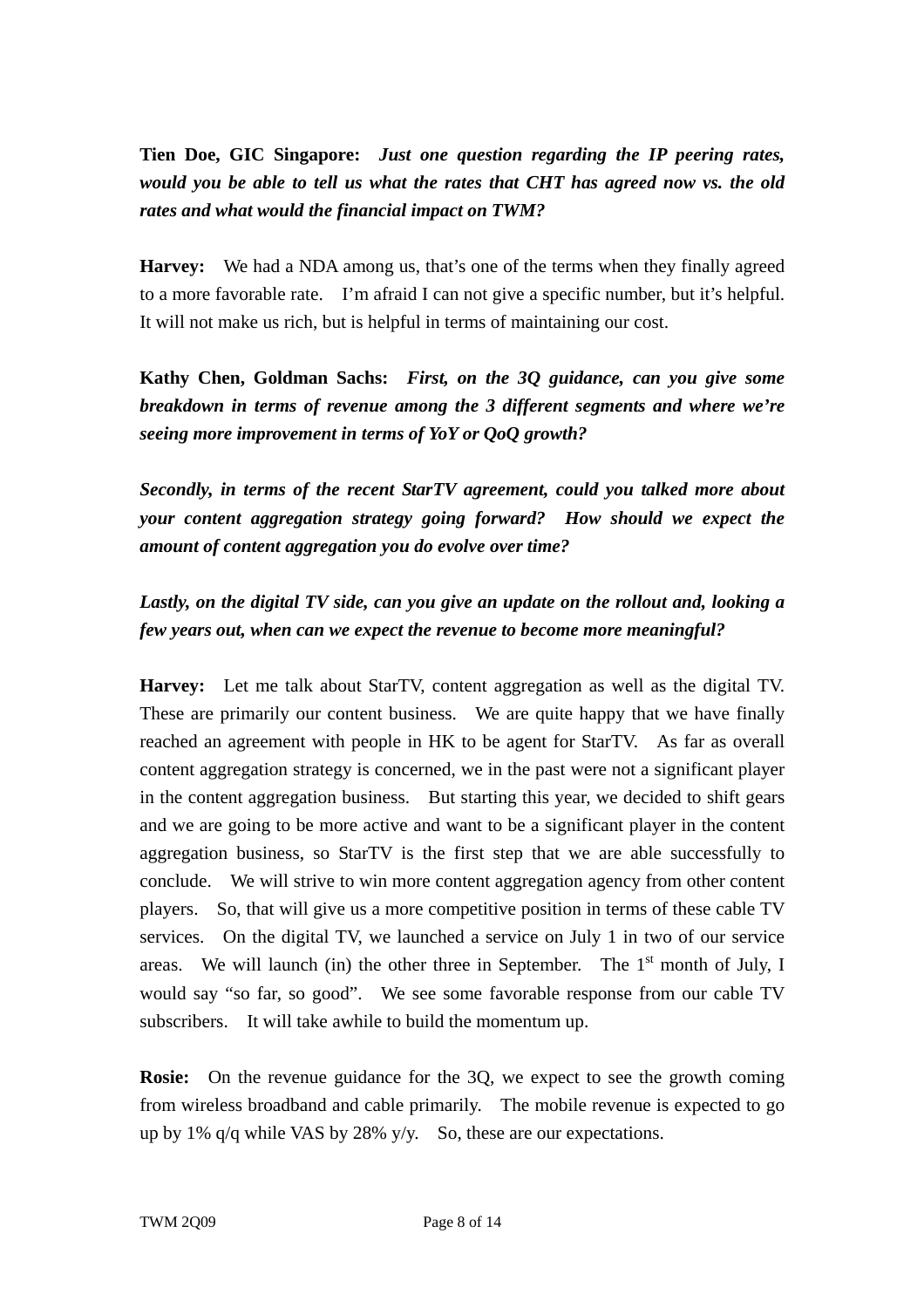**Kathy:** *Is fixed line during the quarter or EBG increasing YoY in the quarter or decreasing?*

**Harvey:** I think EBG is on the flat to upward trend.

**Neil Anderson, HSBC HK:** *Three queries related to the data card growth that TWM is seeing. Firstly, on the subsidy-side, are you more focus on smartphones or wireless broadband data card connections in the 3rd quarter?* 

*Secondly, specifically on wireless broadband, are you seeing more interest in netbook bundles or stand-alone data cards?* 

*Finally, obviously there is quite a bit of growth coming through from this service, are you seeing a material impact on both radio capacity and backhaul as a result of the growth of wireless broadband?* 

**Harvey:** Primarily, I see that because we took a lead on providing netbook to our customers, that have really helped us to build up the momentum. And, so far, I tend to think because our strategy to subsidize the netbook has won a lot of customers, we expect the trend to continue for a while. Rosie, do you have anything to add?

**Rosie:** On the data card issue which affected our radio capacity, that will increase our burden a bit, we have already started changing our backhaul to be more IP based to lower the burden.

**Harvey:** We have a 2 year plan to restructure our overall backhaul, try to use more IP transmission then the traditional ATM type of transmission. And that plan is ongoing. And it's a part of our network cost management program.

**Neil:** *To follow up on my first point, I guess, was regarding subsidies, do you see more of that going towards data cards and netbooks or is it really a handset focus in the 3rd quarter?*

**Harvey:** Netbook has accounted for a significant part and will probably continue that way.

**Arthur Pineda, RBS Singapore:** *With regards to your guidance, given the likely increase in subsidies by CHT in the 3Q, don't you see pressure to match this on the*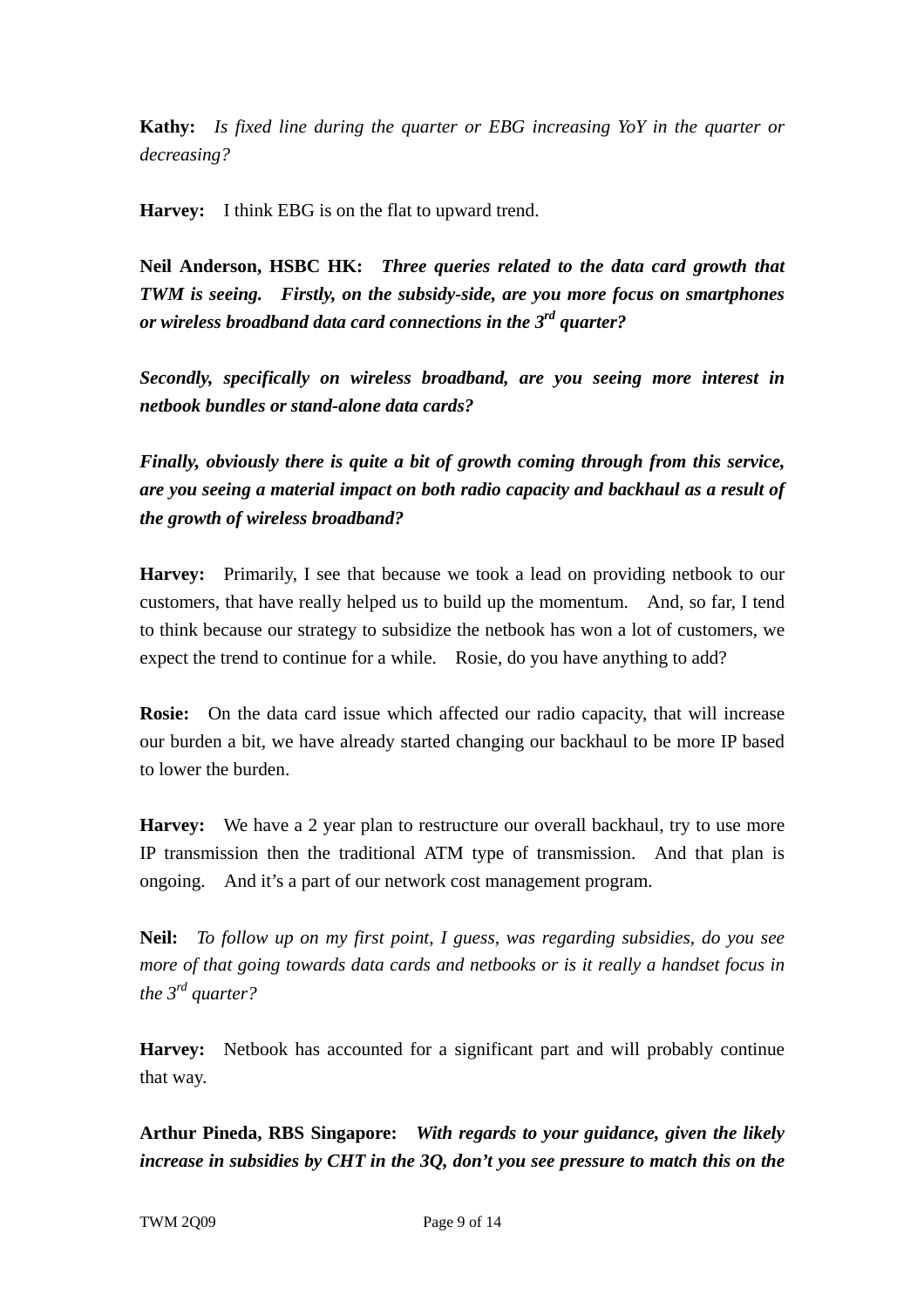*part of TWM unless you want to face subscriber migration? Has this been factored into your margins as well?* 

*With regards to the cable acquisition, is there a deadline for you to walk away from the deal and actually explored other areas of investment or cash return?* 

**Harvey:** I think we're foolish to set a deadline for us to do that. So, there is no deadline. We have already talked about subsidy. Basically, we look at the thing a bit differently. We tend to think that there are clear customer segmentations. So, we are not going to copy what CHT is doing.

**Arthur:** *So, you're not too concern that there might be some migration as a result of them trying to migrate customers?*

**Harvey:** Yeah, there will be, but we will try to use other marketing scheme to counter that. We are not going to copy what they are going to do; that is to dramatically increase handset subsidy.

**Shirley Tse, UBS HK:** *Just want to confirm on your forecast that the StarTV aggregation is not w/in the Q3/4 forecast right now and if we add that in, that would be pre-div to both the EBITDA and revenue for your Q3 numbers.* 

*Sounds from your answers earlier that you are looking into become a bigger player in the content aggregation side and I recall that one of the key rationales for doing a cable acquisition in the past was that you wanted to derive more synergy from maybe content cost savings, does that mean that if you succeed from this new strategy that the priority in terms of doing cable acquisition could come off?* 

*And, thirdly, on the better margins from lower selling expenses, how much of that was due to a subscriber as coming in lower than your expectation vs. a lower customer acquisition cost per sub?* 

**Harvey:** Ok, let me be brief to your answers, the  $1<sup>st</sup>$  question is yes, the  $2<sup>nd</sup>$  question is no and the third question is also no. (laughs) Of course, I think we try to exercise some discipline in terms of acquiring customers. It's really how we'll manage our customers. The churn managmenet, we do a better job.

**Shirley:** *As follow up to the 1st question, if the margin on the StarTV business, will*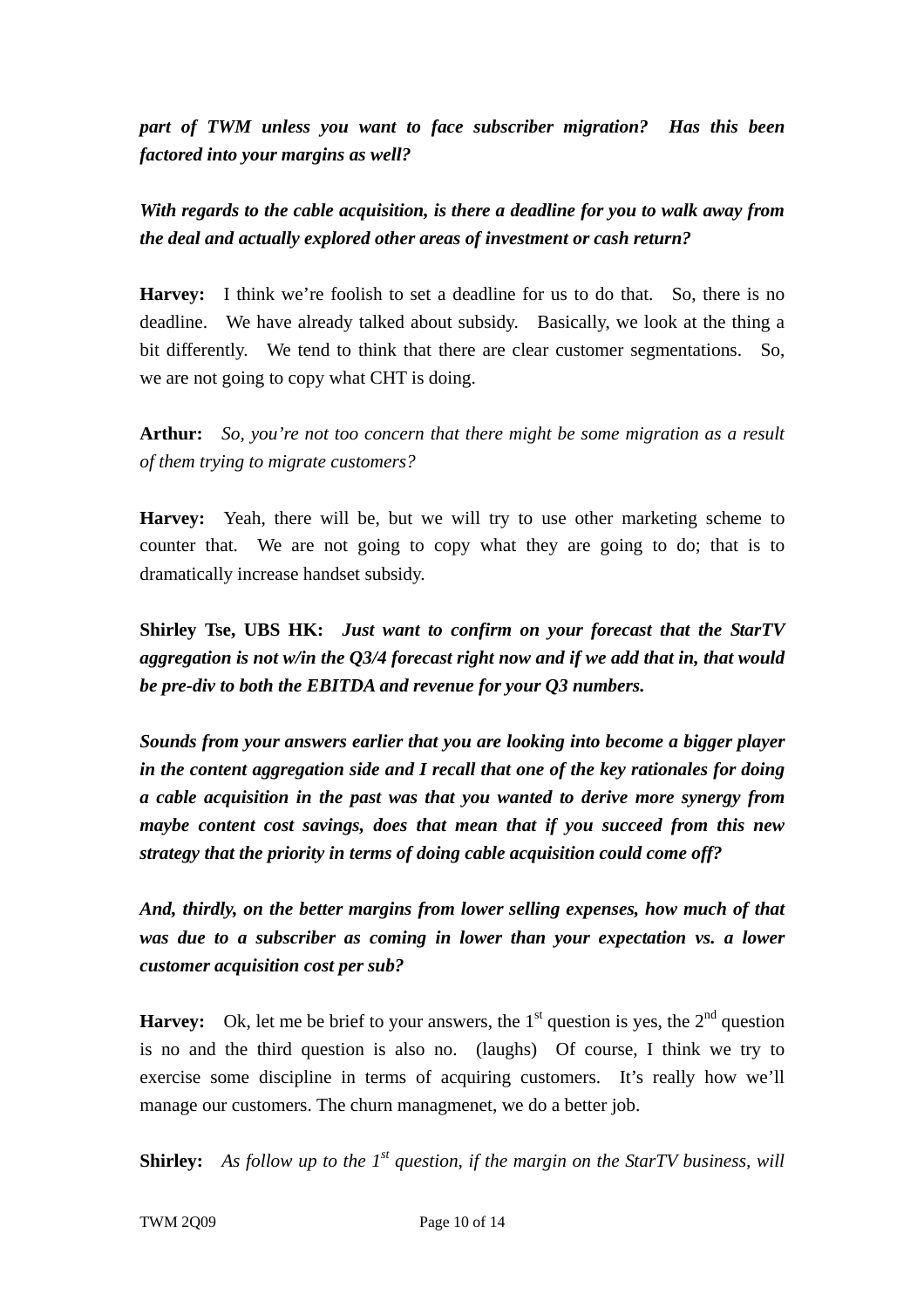*you be able to give us some color on that, is that quite low compared to your overall margin?*

**Harvey:** Of course, of course. Do you think we are highway robbers of that? (Laughs) No, we can't do that. It is not an affect margin business, but I think it helps us to position ourselves in the market place.

**Rosie:** Shirley, on the selling expense, the quantity decline is about 11% q/q and the price decline is about 10%.

**John Kim, Merrill Lynch Korea:** *First, regarding your macro outlook, if the macro conditions improve, would it be fair for us to expect TWM's operating profit to recover some expense next year or do you feel like other factors such as competition intensifying that this is going to offset your earnings recovery and we can not expect a meaningful rebound? I'm not looking for a number, but some guidance and direction would be very helpful.* 

*If you can just provide some rough guidance or idea on your asset write-off for the next year or two, that would be great.* 

**Harvey:** All of this is probably going to be quite vague. Our operating structure remains status quo; meaning there was no significant acquisition that concluded. I don't think you will see a significant rebound in operating profit. Operating profit did not drop that much because of the slowdown in the economy in the first place. Since it didn't drop that much, we don't see the potential of rebound as well. And then, on the asset write-off, at this point, we don't see a significant change from this year.

**Helen Gee, Goldman Sachs HK:** *Following up on John's question regarding the economic recovery, you said in the presentation that as the economy improving, the revenue is expected to stabilize. Looking at the some of the monthly data, the MOU has been reasonably stable and the main reason why there has been some revenue pressure on the mobile side seems to be just that the price per minute has declined pretty significantly since 12 to 18 months ago. Do you think that's a function of competition or a function of economy recovery? And do you expect at the current level of NT3.2, NT3.3/ minute that this is reaching some kind of stable level so that if you did have some additional data ARPU contribution that it would drive an inflection point in your mobile revenue?*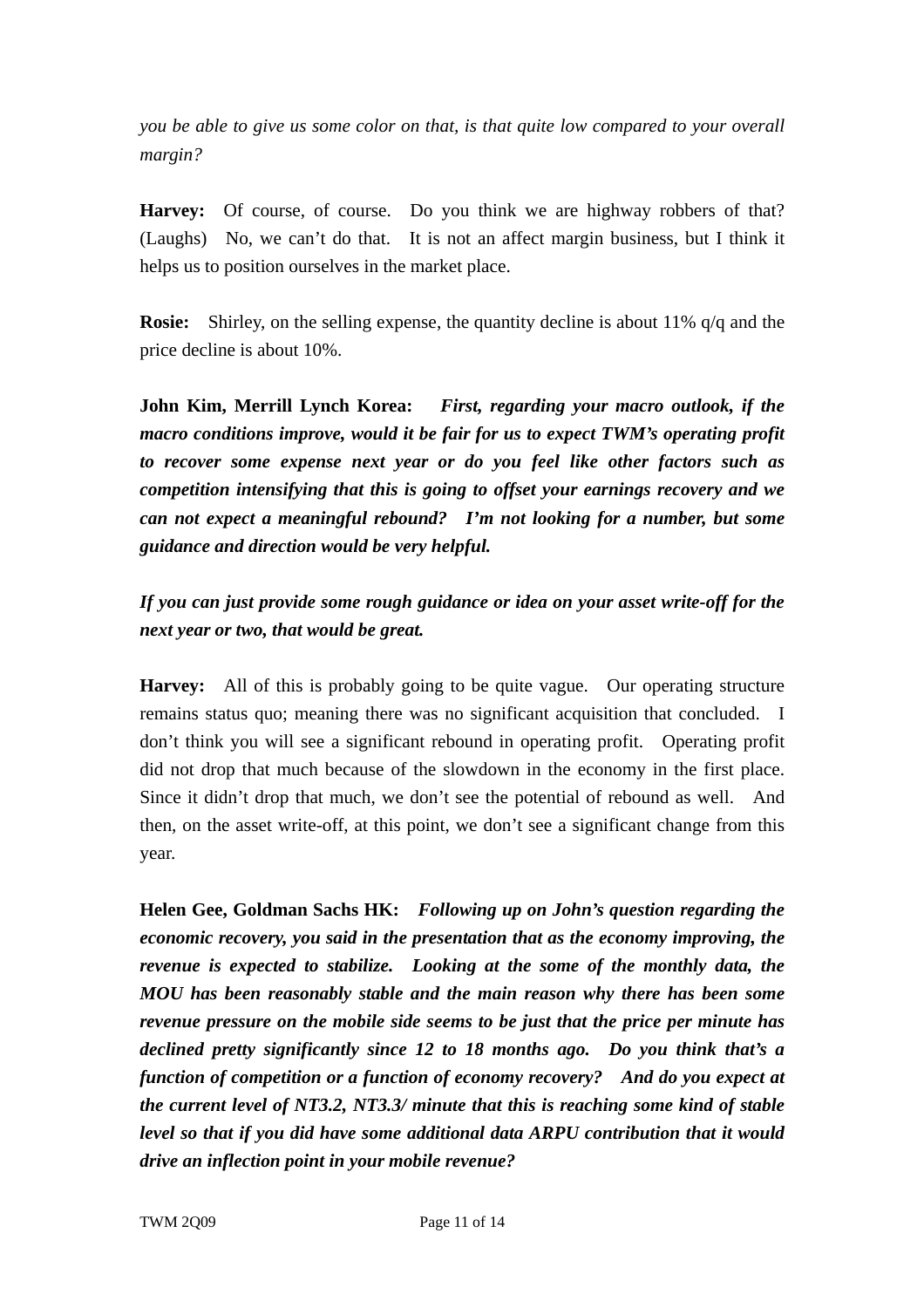**Harvey:** The drop in revenue per minute is primarily a reflection of the competition. I think it is stabilizing, but I don't see a significant inflection point that we are going to grow as quickly.

**Helen:** *Are you starting to see some signs that the overall usage, the MOU, is increasing b/c of the economic recovery?*

**Harvey:** Slightly.

**Helen:** *You also mentioned the VAS contribution, contribution from data cards, netbooks, etc. since you're being more aggressive on that than some of your competitors, what do you think is a reasonable target for your data ARPU contribution to revenue in the next one or two years? And are you targeting to get to a higher percentage than FET?*

**Harvey:** Certainly that is the goal.

**Helen:** *But do you think 15% or high teens is a realistic one-to-two year target?*

**Rosie:** Helen, according to growth pace of close to 13% in data, it's close to 15% this year already.

**Helen:** *So you do expect that the rate continue, right?*

**Rosie:** Yes.

**Helen:** *Are you seeing that the payback period on the subsidy for the data cards and netbooks is comparable to the normal handset? I'm talking about subsidy as percentage of the committed revenue. I understand that duration of the contract is longer, like, three years instead of two. But are you seeing that the subsidy divided by the committed revenue over the three years, that ratio is higher, lower or similar to what you would be seeing for the handsets?*

**Harvey:** I think the ratio is slightly better than what we did on the voice side.

**Helen:** *Ok, so slightly lower. Finally, if you do expect data revenue will continue to grow at that kind of pace, do you think there are any kind of risk you have to*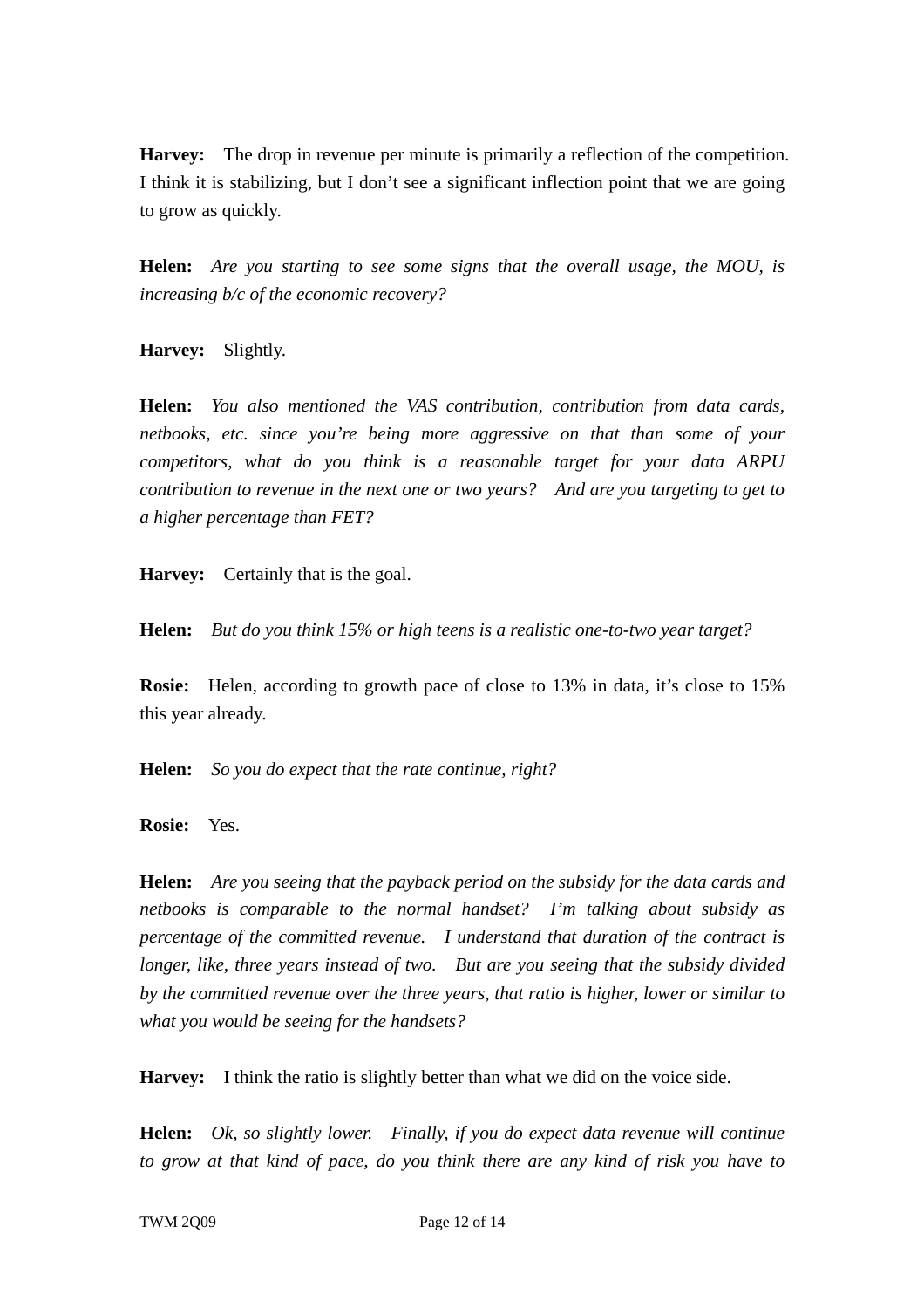*increase your capex budget in order to meet some of the demands of data taking up much more of the capacity?*

**Harvey:** Not significantly, as I have just mentioned. We're looking at our overall core network. Actually, we have several programs going all-IP and then we're also looking at other possibility. I think all these programs are meant for us to minimize our CAPEX as well as OPEX.

Maybe I should also mention, at the end of the week, our current CTO is going to retire. And we actually have James Cheng, who is head of HBG and has strong technical background, concurrently acting as the CTO. I expect James will make more contribution to how to restructure our network.

**Moderator:** Rosie, there seems to be no further questions at this point.

**Harvey:** Ok, ladies and gentlemen, thank you very much for attending this call. We will see you next time on the phone. Thank you.